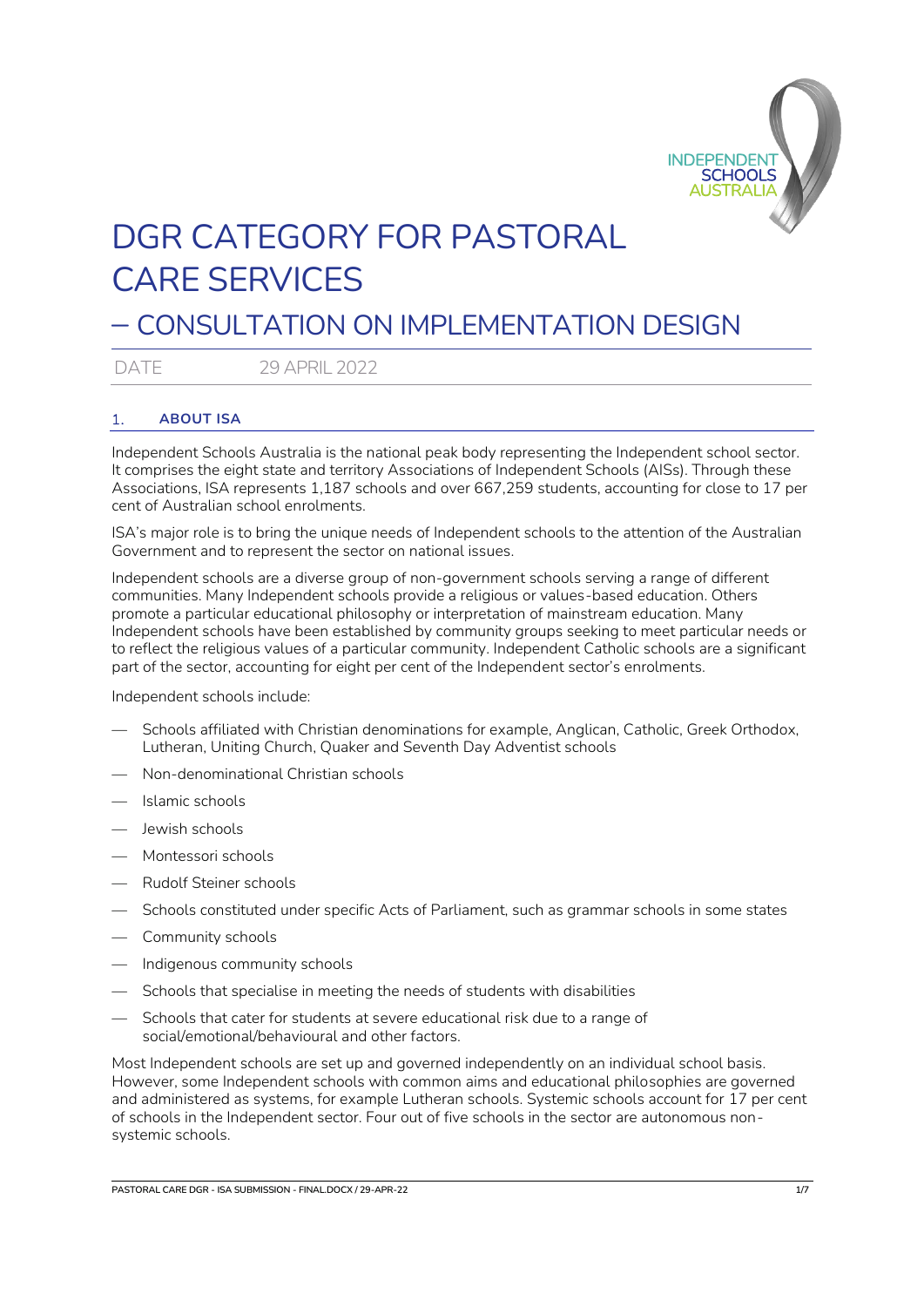# 2. **OVERVIEW**

The Australian Government recently announced a new deductible gift recipient (DGR) category to be added to the Income Tax Assessment Act 1997, allowing the establishment of a fund to collect tax deductible donations, for use in the provision of pastoral care services in Australian schools.

The Australian Government already provides funding for pastoral care through the National School Chaplaincy Program (NSCP). The government has expressed its intention for the new DGR category to complement the NSCP by providing additional private investment in pastoral care while confirming DGR eligibility for pastoral care services provided under the NSCP.

Following are the key criteria identified by Treasury as underpinning the legislative criteria establishing eligibility for the proposed new pastoral care DGR category:

1. A DGR category for funds operated by an Australian Charities and Not-for-profits Commission (ACNC) registered charity or Australian government agency.

2. The fund must be established and maintained solely to support the activity of delivering pastoral care services to Australian primary and secondary school students.

3. The provision of pastoral care must be delivered by an **appropriately qualified worker** whose predominant purpose and function is to provide pastoral care to students in a school environment.

# 3. **GENERAL COMMENTS**

Feedback from the state and territory is broadly supportive of the proposal to create a DGR category for pastoral care services however this was not universal.

One Association of Independent Schools (AIS) noted the following concerns that were raised by Independent schools.

- There are limited avenues for philanthropy in Australia.
- The proposal would likely disadvantage low SES communities and small schools which have limited to capacity to fundraise.
- DGR status would lead to additional compliance.
- Enhancing wellbeing is more effective when everyone takes responsibility. This is a critical area for schools and one which governments have a responsibility to support. Schools should not have to rely on fundraising to support students in this area.

Related to the last point is another concern that was repeatedly raised which was whether this proposal would result in a cessation of existing government pastoral care and other well-being support to Independent schools, such as the National School Chaplaincy Program (NSCP).

# 4. **FUNDS AND CHARITY REGISTRATION**

#### 1. Are there drawbacks or concerns with targeting the DGR categories to funds?

The use of a fund as opposed to an institution will substantially broaden the eligibility for DGR establishment, affording many providers the opportunity to set up a fund. This was supported.

The proposal to limit DGR status to funds operated by registered charities or an Australian government entity was also broadly supported as it is consistent with other, existing DGR arrangements and would also go some way in allaying any concerns around governance and compliance.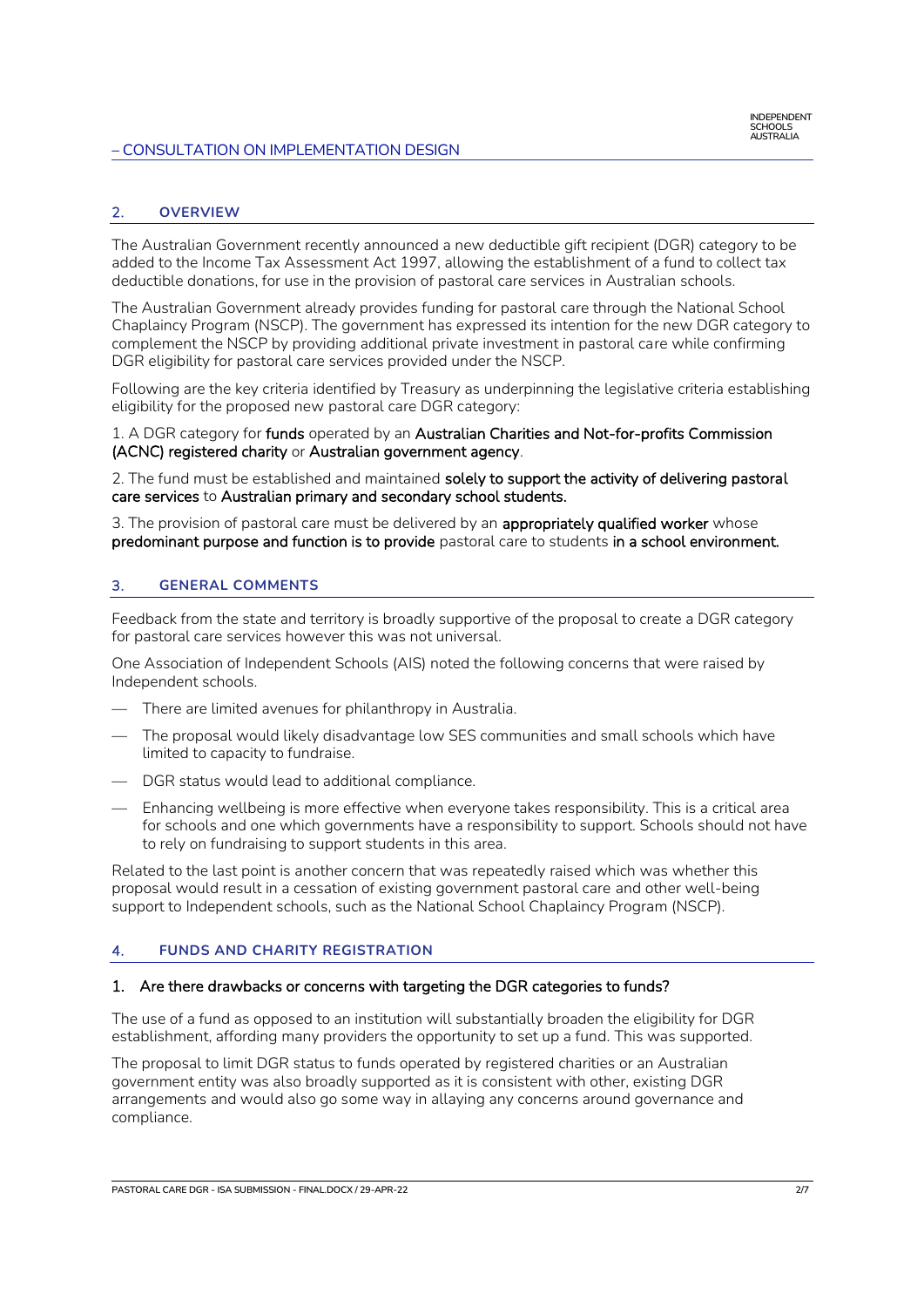# 5. **PASTORAL CARE**

# 2. Are there drawbacks or concerns with relying on the ordinary meaning of pastoral care services in this way?

The consultation paper states that the "the ordinary meaning of pastoral care services in the context of school students refers to the provisions made to advise students about personal wellbeing and their moral and ethical concerns" and goes on to list areas of activity that would be covered by the definition, including activities currently undertaken within the NSCP.

It was noted that the definition of 'pastoral care services' in the context of school students requires additional clarification as it does not necessarily match all the activity that is currently going on in schools in the provision of pastoral care. However, a broad definition is supported.

It was also noted that the proposed definition of 'pastoral care services' does not extend to providing clinical assessment, diagnosis or treatment of students, or formal case management of students' health concerns and that this seems restrictive – particularly combined with the requirement for pastoral care to represent the majority of a person's time.

Many Independent schools employ qualified psychologists and/or counsellors who may carry out one or more of these functions as part of a broader role. These functions would appear not to meet the proposed definition of 'pastoral care services' and therefore, would likely not be captured by the new DGR category.

Ideally, the definition of 'pastoral care services' should be extended to capture a broader range of services. For instance, would outdoor education be considered a pastoral care/wellbeing activity? And where a religious school provides support to students, it is not clear where is the line between a wellbeing purpose and an 'ordinary religious purpose' to the activity?

# 3. How does the proposed definition of pastoral care services apply to existing wellbeing programs and initiatives that are currently in place?

The government has indicated its intention for the NSCP definition of pastoral care to fit within the DGR category's definition.

The proposed DGR category definition for pastoral care is "advising students about personal wellbeing and their moral and ethical concerns."

Under the NSCP pastoral care refers to looking after the personal needs of students, not just their academic needs, through the "provision of general spiritual and personal advice".

The use of terms moral and ethical should result in the DGR category definition being broader and therefore encompassing a wider range of activities when compared to the NSCP definition however this may require further examination to ensure this is the case. A broader definition, as noted above, is an advantage rather than a concern and is supported.

# 6. **ACTIVITY TEST**

#### 4. Are there drawbacks or concerns with establishing an activity test for this DGR category?

There was general support for the purpose test, wherein deductible donations may be used to support a wider array of activities to support students' personal, emotional or social wellbeing. Rather than facing a comprehensive but limiting list of activities, this would enable the school, within broad guidelines and parameters, to establish whether the aim of a particular activity was consistent with the intent of the legislation.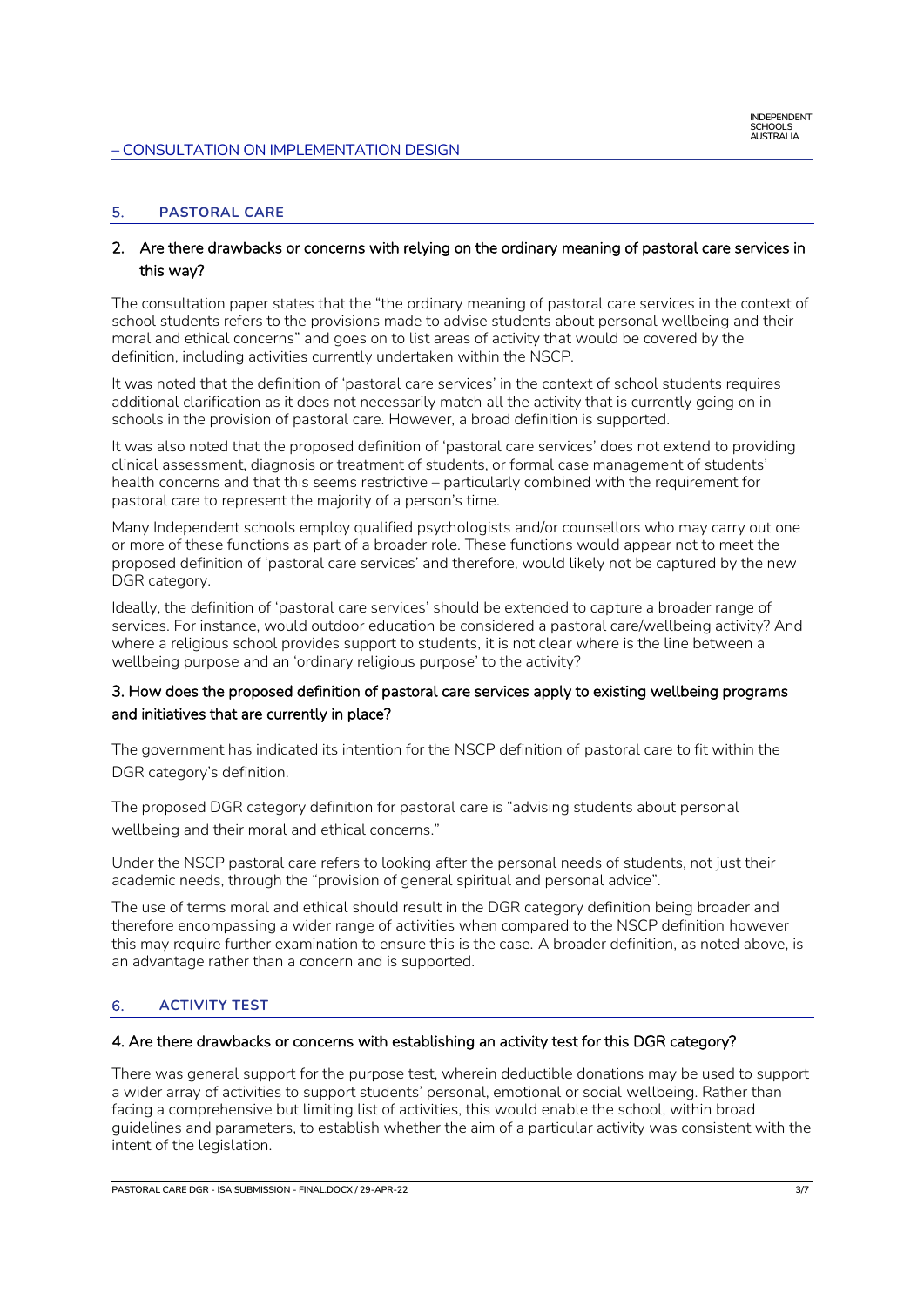Further, the use of the purpose test may provide a more stable base of eligibility for the DGR category. The activities undertaken by an organisation may change over time, but the overall purpose of the organisation is likely to remain the same. Therefore, if an organisation is in compliance with its overarching purpose, DGR eligibility can be more easily maintained regardless of its activities.

Another reason for preference being given to the purpose test is that it may allow pastoral care service providers more flexible service delivery options which may include new or innovative approaches, which the activity test may prohibit.

Ultimately, whichever test provides schools with a greater level of discretion and captures a broader range of activities and services is preferred.

#### 7. **PRIMARY AND SECONDARY SCHOOL STUDENTS**

#### 5. Are there concerns about the scope of the definition of schools for this DGR category.

It is proposed that pastoral care under the DGR category can be provided to students in the following settings:

- government and non-government schools; and
- pre-school and approved curriculum-based learning institutions (bringing kindergarten into scope).

Formal childcare, after school care, tertiary and Sunday schools are excluded.

While generally supported, it was also noted that the definition of 'primary and secondary school students' in the paper requires clarification as it is not clear if the inclusion of students in pre-school and approved curriculum-based learning institutions (but excluding formal childcare, after school care, tertiary institutions and Sunday schools) means that early childhood service providers (including those which are attached to schools) are included or excluded? If they are included, then the language would need to move away from specific references to 'primary and secondary school students.'

Under the proposal the provision of services is primarily aimed at students, but there are circumstances where others may be involved and fall under the definition, for example parents, guardians, or school staff where directly linked to the pastoral care of a student. However, it is also stated that the DGR cannot be used for services provided solely to others (for instance to parents).

This requires clarification as there are many examples where a person provides services to parents, carers or guardians that provide an indirect benefit to the children. The same would apply where the staff member or staff are undertaking professional learning to help improve student wellbeing. If an activity test is applied, would these activities be captured by the new DGR category, even though the person may not provide most of their time supporting students directly? If the DGR were to state clearly that where the activity is conducted primarily *for the benefit* of students, then it could legitimately include activities where the benefit is indirect.

# 8. **APPROPRIATELY QUALIFIED WORKER**

# 6. Does this approach provide sufficient certainty to wellbeing service providers? Are there examples of guidance that the ATO could have regard to when determining eligibility for the DGR category?

The consultation paper states that there is no intention of including pastoral care worker qualification requirements in legislation, leaving such matters up to the school. This approach was supported by the sector. However, the paper later states that when assessing whether funds are supporting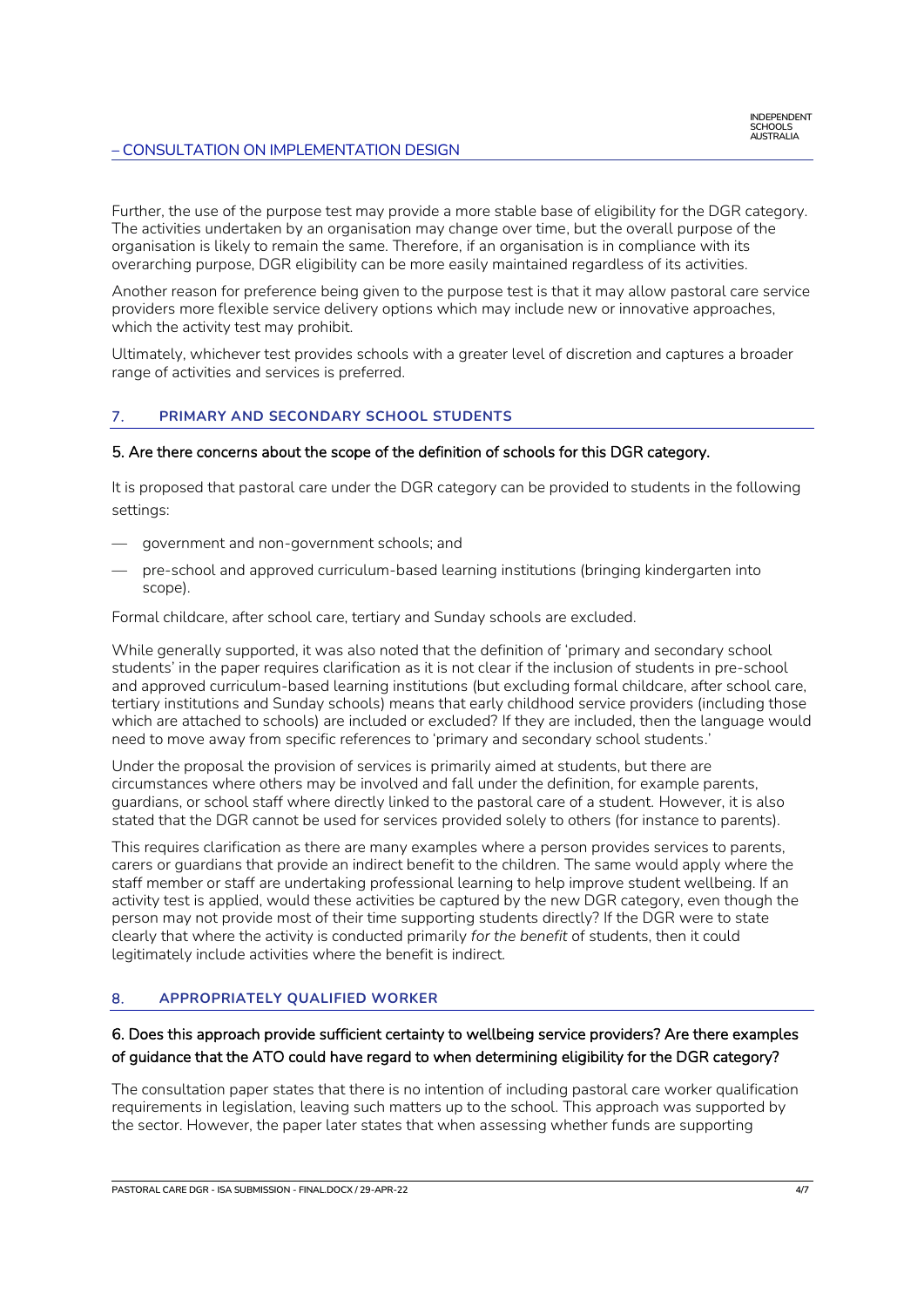appropriate services, the ATO may consider relevant qualifications required by pastoral care workers, by educational authorities at that time.

The proposal does not offer service providers sufficient certainty regarding qualification requirements. If, in fact, pastoral care workers will require relevant qualifications then providers need to know:

- what educational authorities the ATO considers relevant in assessing qualifications requirements for pastoral care workers; and
- when multiple workers are present, whether all workers are required to have appropriate qualifications or only the most senior worker present. For example, breakfast clubs with a convenor and other workers.

There are also some educational settings where there are little or no pastoral care services and reference to an appropriate educational authority may be difficult. For example, kindergarten services are unlikely to have an appropriate educational authority for pastoral care.

Schools are best placed to decide which individuals and their qualifications are most suited to deliver pastoral care programs. Therefore, for clarity and consistency, the DGR qualification requirement should be a matter for schools.

The other issue that was noted with this requirement is that it strongly implies that the only activities that could be funded are those where the person delivering the activities is an employee of the school. Schools deliver a wide range of pastoral care and wellbeing programs to students, and it is frequently more efficient and effective for these programs to be delivered by external organisations, who are hired/contracted to provide services to the school.

The terms of the DGR should be expanded to make it clear that schools can use DGR funding to implement external programs that are brought into the school specifically to address wellbeing/pastoral care issues.

#### 9. **PREDOMINANT PURPOSE AND FUNCTION OF THE WORKER IS THE PROVISION OF PASTORAL CARE TO STUDENTS**

#### 7. Are there drawbacks or concerns with establishing a predominant role test for this DGR category?

There was a concern that the predominant role test may preclude the use of funding in schools whereby a staff member has a split role, for example:

- teaching and pastoral care; or
- pastoral care, disability and inclusion.

The consultation paper does not define the terms 'worker' or 'predominant' and does not discuss the eligibly of contractors where they are delivering pastoral care and other programs within or across several schools.

A concern with this requirement is that smaller schools, where dual roles are common, may be placed at a disadvantage. School staff (particularly, but not solely in smaller or rural schools) play many roles, including providing pastoral care services to students, but it may be difficult to categorize that as their 'predominant role'.

For instance, it is common for a trained psychologist to be employed by a school to provide both direct, proactive mental health services and to undertake a broader, wellbeing/pastoral care focus. Schools have confirmed that it is quite possible for schools to define a specific time fraction for the different elements of the role of these staff.

Under the NSCP, if the worker qualification requirements are met, chaplains can undertake dual roles within the school, with funding allocated to the chaplaincy portion of the role.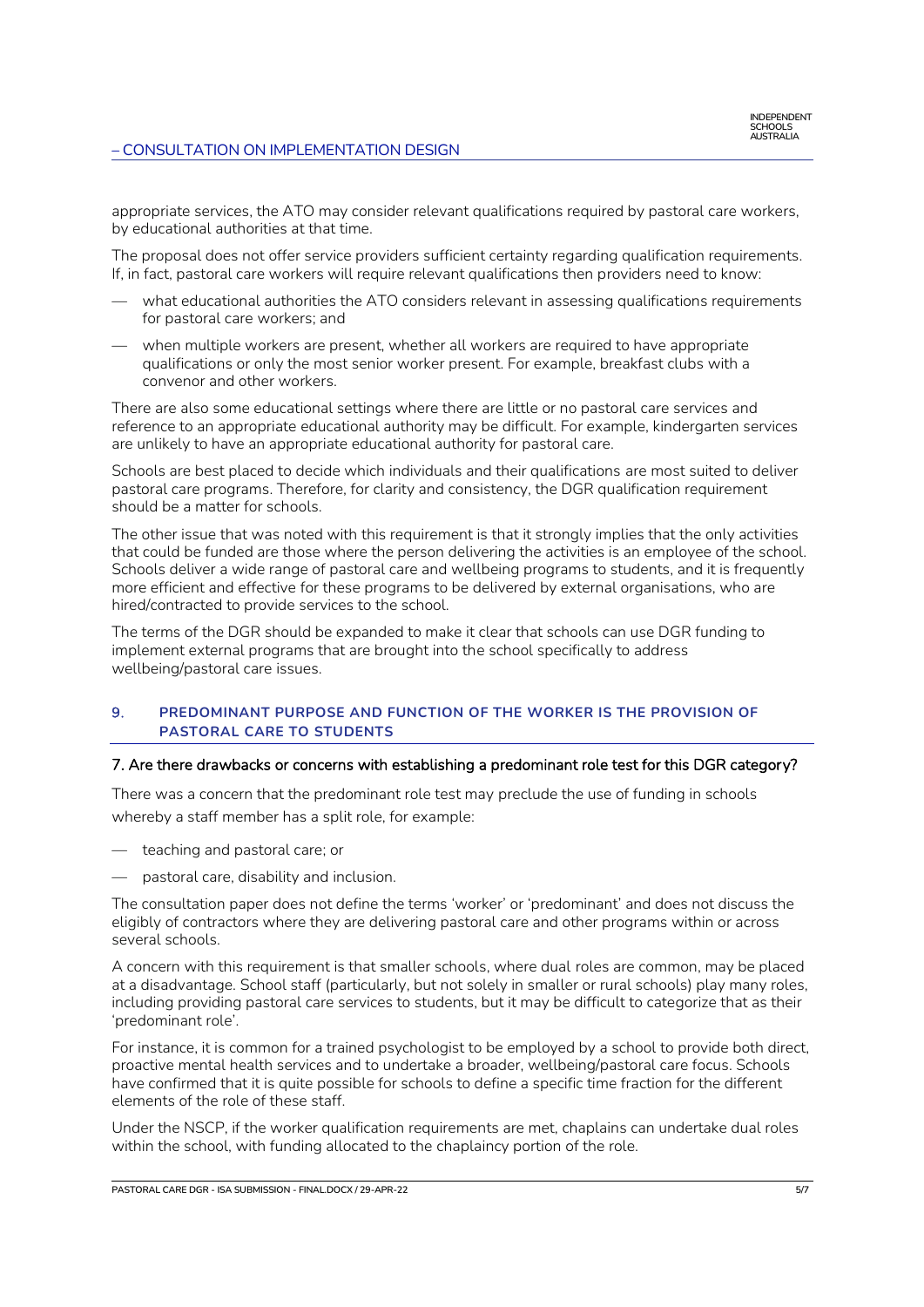AISs suggested that it would be of most use to schools if a school can define a designated time fraction for a staff member to deliver pastoral care services, and that this time fraction be supported through the DGR, even though the time fraction may not represent at least 50% of the staff member's time.

If a pro-rata approach is adopted, the term predominant will not need to be defined. Without a proportionate approach, the term predominant will need further clarification as it is subject to interpretation.

This would also go some way to addressing the concern that given that the donations can be used to fund the cost of teaching staff where their predominant role in the school is to support the delivery of pastoral care services to students, that some schools may seek to take advantage of this ambiguity and use funds collected through this avenue to pay salaries of teachers and support staff. Using a pro rata approach would clarify would proportion of staff time is able to be funded through the DGR category.

As noted above, it should also be clarified if funds can be used for contractors who may meet all criteria except the predominant role test. It is not clear if it is the intention of the DGR category to exclude all contractors or whether there are their circumstances where contractors will be permissible.

#### 10. **WORKER WHO IS AVAILABLE IN THE SCHOOL ENVIRONMENT**

#### 8. Are there any concerns with the proposed reference to 'the school environment'

The intent of the DGR category is that pastoral care services are provided in person on school grounds during school activities. Exceptions include:

- Where external factors inhibit in-person support and electronic communication is necessary e.g., natural disaster, pandemic; and
- in limited circumstances where pastoral care services are provided to families at home to assist with a student's needs that were identified at school.

The consultation paper does not provide a definition of 'school environment.' It is not clear if this includes activities that take place within the school context, but do not take place on school grounds (for example, camps, excursions, swimming carnivals etc.).

It was also queried whether the provision of pastoral care to distance education students would be within the scope of the funding. There is continuing growth in the number of students enrolling in distance education programs and the provision of pastoral services to school students is increasing. It is therefore it is important that distance education providers who have pastoral care workers be within the scope of the funding.

#### 11. **CONCLUSION**

#### 9. Are there any additional factors that should be taken into account?

As noted above, while the current intention is for the DGR category to be complementary with the NSCP, there is a concern that in the future, the government may add remove access to or create needs-based eligibility criteria to the NSCP. If this were to occur, a school with a DGR fund for pastoral care, may no longer be able to access NSCP funding. This is of significant concern to those schools currently accessing the NSCP.

#### 10. Are there further considerations relevant to the implementation of this DGR category?

It was asked what guidance documents will be provided by ACNC or the ATO to pastoral care providers who wish to establish a fund under the new DGR category.